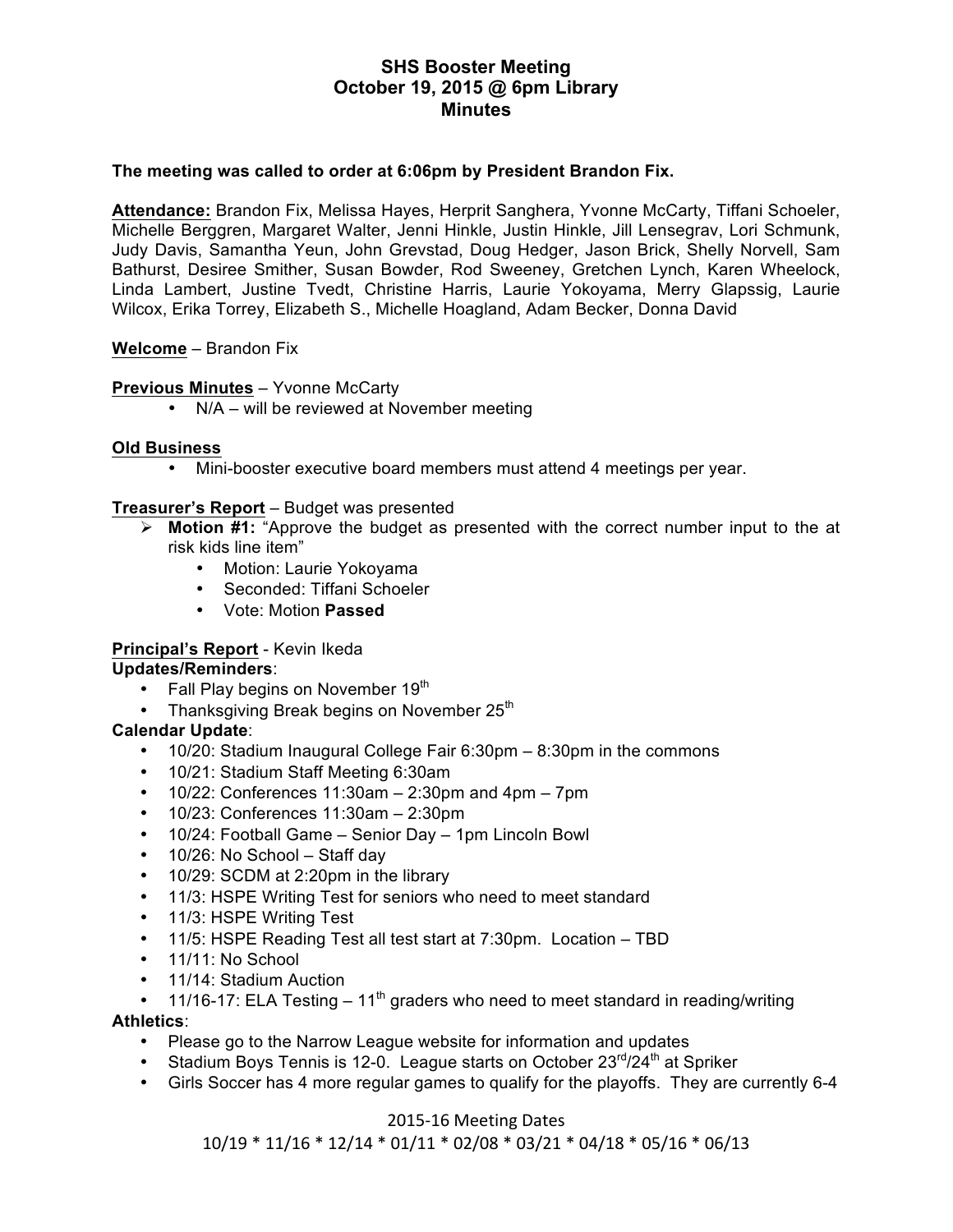# **SHS Booster Meeting October 19, 2015 @ 6pm Library Minutes**

- Boys and Girls Cross Country has the Narrows League Championship on the 21<sup>st</sup> at For Steilacoom Park
- Volleyball has the Narrow League Tournament on October  $31<sup>st</sup>$  at Mt. Tahoma
- Girls swimming has the Narrows League Diving and Swimming Championships. October 20-22 diving at Foss and October 23rd Swimming at Mt. Tahoma.

# **Athletic Report** – James Catalinich

**Presentation** – John Grevstad

• College in the classroom presentation

## **New items**

• Bowl Flood

## **Grant Proposals –** Melissa Hayes

- **Social Studies – Michelle Berggren** 
	- \$830.78 New York Times Upfront Magazine
	- Motion #2: Linda Lambert "Move that we fund the grant request for \$830.78"
	- Seconded: Tiffany Schoeler
	- Vote: Passed
- **Administration –Dwayne Folsom**
	- \$330 Window coverings
	- Motion #3: Laurie Yokoyama "Move that we approve \$330 for Window Coverings"
	- Seconded: Tiffany Schoeler
	- Vote: Passed
- **Career Center – Natalie Hart**
	- \$300 College career fair food and beverage for college representatives
	- Motion #4: Tiffany Schoeler: "Move that we approve up to \$300 for food for the college career night"
	- Seconded: Justine
	- Vote: Passed

# • **Boys Wrestling – Steve Haase**

- \$1,500 for tournament entry fees
- Motion #5: Laurie Yokoyama: "Move that we approved up to \$1,500 for tournament entry fees for boys wrestling"
- Seconded: Linda Lambert
- Vote: Passed